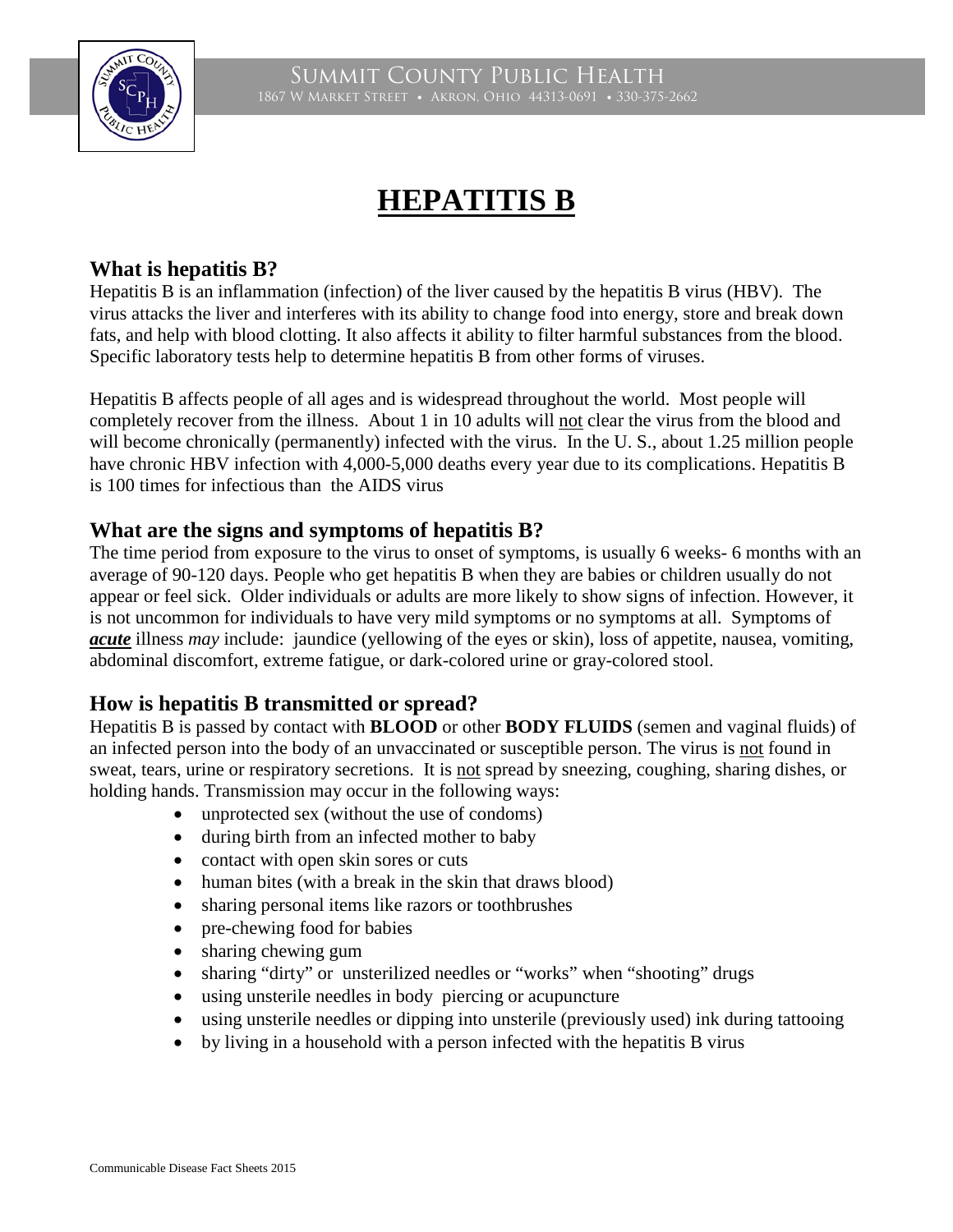#### **How can hepatitis B be prevented?**

There are ways a person can be protected from the hepatitis B virus. An important way to lessen the risk of getting the illness is by making changes in behavior and/or lifestyles. Since 1982, a safe and effective vaccine has been available that consists of a series of 3 shots given over a 4-6 month period. There are certain behaviors, situations or occupations that put individuals at increased chance of exposure to the hepatitis B virus. Those at most risk are those who:

- have a job that exposes you to human blood (e.g. health care, dental care or public safety workers)
- live in the same house with someone with acute or chronic HBV
- inject illegal drugs
- have sex with a person infected with hepatitis B virus
- have sex with multiple partners and repeatedly get sexually transmitted diseases (such as chlamydia or gonorrhea)
- are men having sex with men
- have hemophilia (or other disorders that require blood transfusions or blood products)
- received blood transfusions/hemodialysis prior to 1975
- are inmates of a long-term correctional facility
- were born in or travel to regions of the world where hepatitis B is common (such as Asia, Africa, Eastern Europe, Middle East, areas of South America)
- are infants born to a mothers who are hepatitis B carriers

## **What about testing and hepatitis B shots for contacts?**

It is important that all household members and sexual partners are protected against hepatitis B. The hepatitis B series is safe and effective vaccine. It is usually given in three (3) doses over a six month time interval. For sexual contacts, a blood test is also recommended to determine previous infection before the first vaccine. Upon completion of the series, another blood test should be done to make sure vaccine has worked.

## **What about hepatitis B and pregnancy?**

Early prenatal care is important for the health and safety of the every pregnant female as well as the unborn child. During early pregnancy, a blood test is recommended to check for the hepatitis B virus. Approximately 24,000 women with chronic HBV infection give birth in the U.S. each year, and many do not know they are infected. Infants infected at birth have a 90% chance of becoming chronically infected with HBV.

Therefore, It is recommended that *every* baby receive the first dose of Hepatitis B vaccine at birth to protect the newborn from hepatitis B virus infection. It's important that the baby completes the 3-4 doses series of the vaccine. If the mother is considered to be a carrier of the hepatitis virus, the infant will also need another injection (shot) called HBIG which gives added protection to the baby.

A mother with hepatitis B can safely breastfeed her newborn.

## **What does it mean to be a HBV carrier?**

Most adults will recover from acute illness after several months. Their body clears the infection and they become immune. This means that they won't get the hepatitis B virus again and can't pass the virus to others. Others develop chronic hepatitis B and are referred to as hepatitis B *carriers*. An individual with chronic disease never fully recovers and will "carry" the virus in their blood (and other body fluids) for the rest of his/her life. Babies and young children who become infected are at a Communicable Disease Fact Sheets 2015